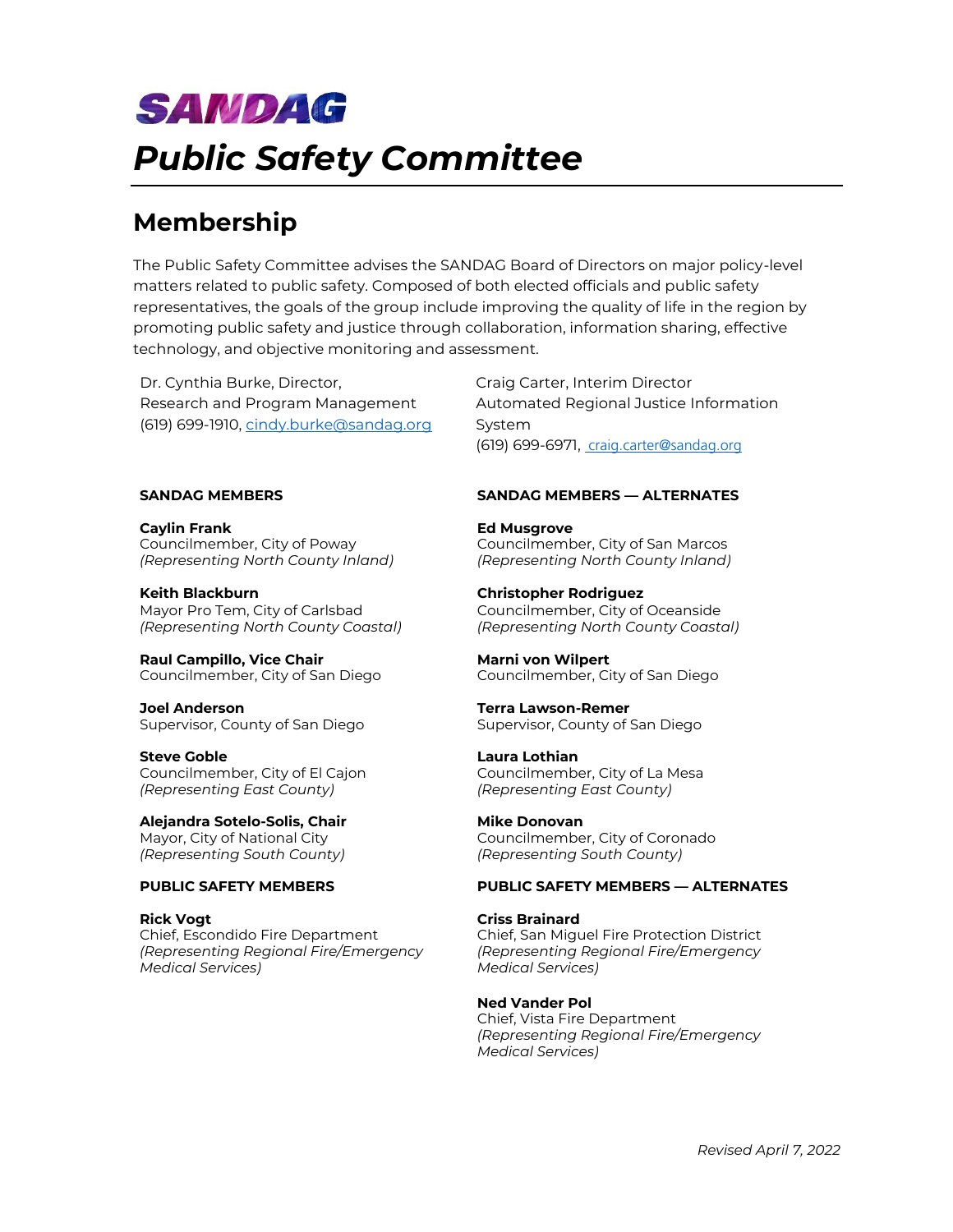#### **Summer Stephan**

District Attorney, San Diego County *(San Diego County District Attorney)*

**Anthony Ray** Sheriff, San Diego County *(County Sheriff)*

#### **Ed Varso**

Chief, Escondido Police Department *(Representing County Chiefs'/Sheriff's Association)*

### **Fred Armijo**

Chief, Oceanside Police Department *(Representing County Chiefs'/Sheriff's Association)*

#### **David Nisleit**

Chief, City of San Diego Police Department *(San Diego Police Department)*

**Scott Parker** Chief, California Highway Patrol *(Representing State Public Safety)*

#### **Steven C. Stafford**

United States Marshal *(Representing Federal Public Safety)*

#### **Al Stiehler**

Director, Transit Security and Passenger Safety Metropolitan Transit District *(Representing Regional Transit)*

#### **PUBLIC SAFETY MEMBERS PUBLIC SAFETY MEMBERS — ALTERNATES**

**Jorge Duran** Chief Investigator *(San Diego County District Attorney)*

**Bao Luu** Deputy Chief Investigator *(San Diego County District Attorney)*

#### **Kelly Martinez**

Undersheriff, San Diego County *(County Sheriff)*

#### **Chuck Kaye**

Chief, Coronado Police Department *(Representing County Chiefs'/Sheriff's Association)*

#### **Roxana Kennedy**

Chief, Chula Vista Police Department *(Representing County Chiefs'/Sheriff's Association)*

#### **Chris McGrath**

Assistant Chief, City of San Diego Police Department *(San Diego Police Department)*

#### **Paul Connelly**

Assistant Chief, City of San Diego Police Department *(San Diego Police Department)*

#### **ADVISORY MEMBERS ADVISORY MEMBERS — ALTERNATES**

#### **Ron Sheldon**

Assistant Chief, California Highway Patrol *(Representing State Public Safety)*

#### **Stacey Moy**

Special Agent in Charge, Federal Bureau of Investigation *(Representing Federal Public Safety)*

### **Shelly S. Howe**

Special Agent in Charge, U.S. Drug Enforcement Administration *(Representing Federal Public Safety)*

#### **Karen Tucholski**

Chief Operations Officer – Operations Support Services North County Transit District *(Representing Regional Transit)*